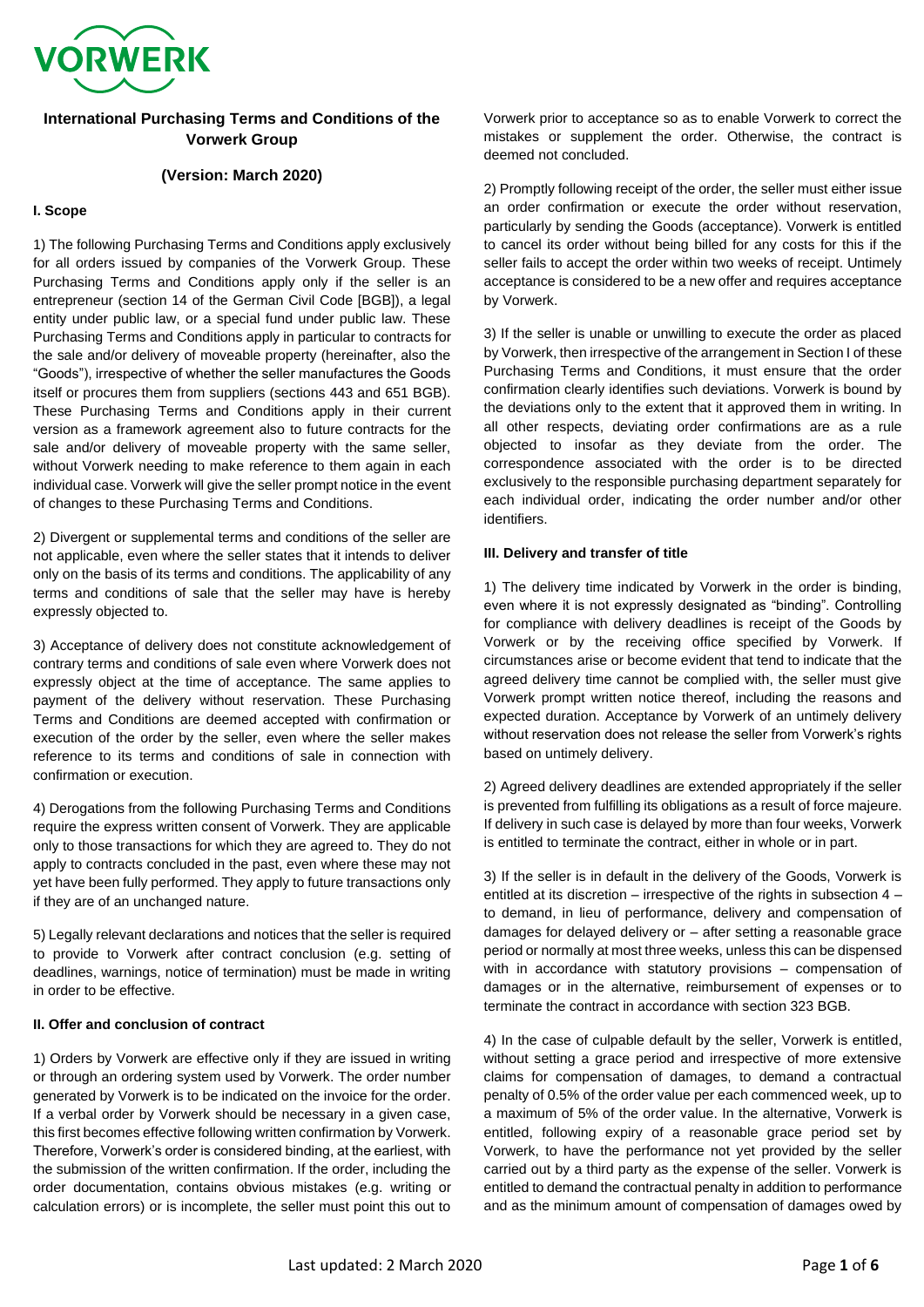

the seller in accordance with statutory provisions. The assertion of more extensive damage remains reserved. In particular, Vorwerk is entitled, after expiry of a reasonable grace period to no effect, to demand compensation of damages in lieu of performance, with the flat-rate compensation of damages to be set off against it. The seller is at liberty to provide proof that Vorwerk did not suffer any damage or suffered lower damage as a result of its default.

5) Title to the Goods must be conveyed to Vorwerk unconditionally and irrespective of payment of the purchase price. However, if in a given case Vorwerk accepts an offer of the seller to convey title that is contingent on payment of the purchase price, the seller's retention of title expires, at the latest, with payment of the purchase price of the delivered Goods. Vorwerk remains empowered to resell the Goods in the ordinary course of business even prior to payment of the purchase price, subject to advance assignment of the claim resulting from this. As a result, all other forms of retention of title are in any event excluded, particularly extended retention of title, transferred retention of title, and retention of title expanded to include processing.

6) The seller is entitled to make partial deliveries only on the basis of special written agreement.

7) Vorwerk is entitled to draw down ordered amounts in partial amounts up to four weeks prior to a delivery date for same. Vorwerk may specify a later date for the delivery of the remaining delivery amount that was not drawn down in part on the original delivery date. In the case of partial draw-downs, the seller's concerns are to be taken appropriately into consideration.

8) The weights, piece numbers, and dimensions ascertained during the incoming goods inspection at Vorwerk are controlling for Vorwerk for the purposes of invoice settlement.

9) Reservations by the seller concerning the failure of its suppliers to honour their obligations are excluded.

10) The seller must give Vorwerk notice of any changes to the nature of the composition of the processed material or to the design execution compared with similar earlier deliveries and services prior to the start of production or – to the extent that the seller is not the producer – promptly after becoming aware of such changes. They require the written approval of Vorwerk. Vorwerk is not obligated to inspect deliveries and services for similarity following receipt.

### **IV. Shipment, transfer of risk and inspection and acceptance**

1) Unless agreed otherwise, deliveries are made at the cost of the seller to the shipping address indicated in the order and free of all expenses (including the costs for loading, unloading, packaging, and return of empty packaging, as well as including any customs duties incurred). If the destination is not indicated, delivery is to be made to Vorwerk's place of business in Wuppertal, unless agreed otherwise. The respective destination is also the place of performance.

2) The Goods must be packed professionally and in a manner suitable for the product so as to rule out any damage, soiling, or changes during transport. If Vorwerk approves the packaging, this does not release the seller from its responsibility for ensuring proper transport. Where so requested by Vorwerk, packaging material is to be taken back by the seller.

3) Delivery is to be accompanied by a delivery note listing the date (issuance and shipment), content of the delivery (item numbers and pieces), and the Vorwerk order identifier (date and number), unless the parties agree otherwise in a given case.

If the delivery note is missing or incomplete, Vorwerk is not responsible for any delays in processing and payment that this may cause. Apart from the delivery note, Vorwerk is to be sent a corresponding notice of shipment with the same content. Unless agreed otherwise, the seller must issue one copy of notices of shipments and delivery notes and two copies of invoices and submit same in a timely manner.

4) Deliveries may be made only at the times, to the locations, and in the scope specified by Vorwerk. Divergent deliveries are to the detriment of the seller and do not establish any default in delivery acceptance on the part of Vorwerk.

5) Delivery acceptance or, as the case may be, inspection and acceptance, including by third parties engaged by Vorwerk, takes place in every instance under reservation of all rights, particularly those for defective or untimely delivery. If delivery acceptance or, as the case may be, inspection and acceptance, is prevented or made considerably more difficult due to circumstances beyond the control of Vorwerk, Vorwerk is entitled to postpone delivery acceptance or, as the case may be, inspection and acceptance, for the duration of such circumstances. If this happens for a period of more than four weeks, the seller is entitled to terminate the contract. More extensive claims of the seller are excluded.

6) The risk of accidental loss or accidental deterioration of the Goods passes to Vorwerk upon handover at the place of performance. If an inspection and acceptance procedure has been agreed upon, this is controlling for the transfer of risk. In all other respects as well, the statutory provisions of the law of contracts to produce a work apply mutatis mutandis in the case of an inspection and acceptance procedure. It is equivalent to handover or delivery acceptance if Vorwerk is in default in delivery acceptance.

7) Irrespective of the arrangements in subsection 6, statutory provisions are determinative for whether Vorwerk is in default in delivery acceptance. However, the seller must also expressly offer Vorwerk its performance if a specific or specifiable calendar time has been agreed upon for an action or contribution by Vorwerk (e.g. supplying of material). If Vorwerk is in default in delivery acceptance, the seller may, in accordance with statutory provisions, demand reimbursement of its added expenses (section 304 BGB). If the contract concerns non-fungible items to be manufactured by the seller (one-off production), the seller is entitled to more extensive rights only if Vorwerk is obligated to cooperate and is responsible for the failure to do so.

8) Events of force majeure and other serious events that substantially impede or delay delivery acceptance or make it impossible and for which Vorwerk is not responsible entitle Vorwerk to postpone acceptance of the Goods for the duration of the impediment and a reasonable ramp-up time or to terminate the contract in whole or in part, provided that delivery acceptance is no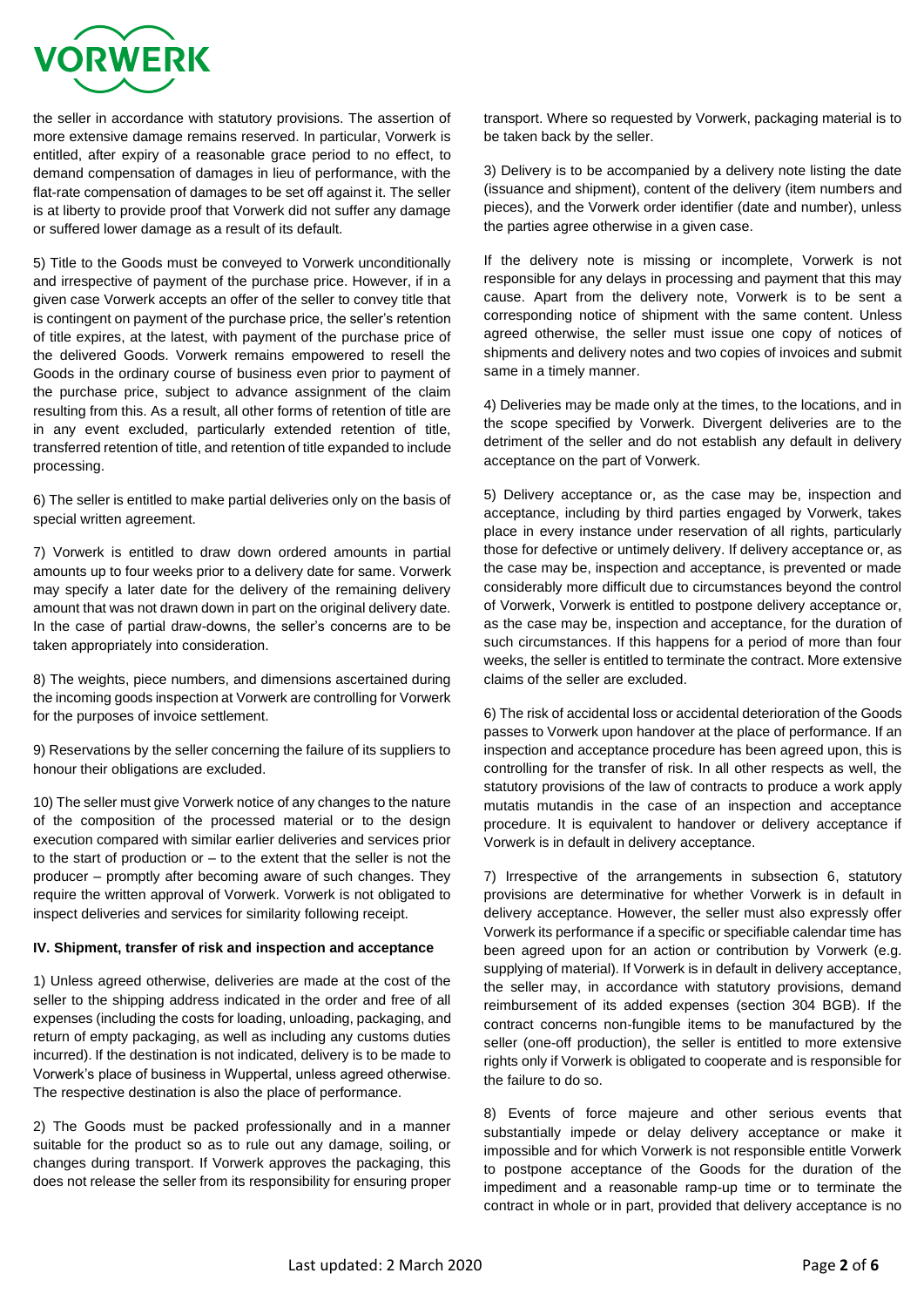

longer commercially reasonable. Claims of the supplier to delivery, termination, or compensation of damages are then excluded.

## **V. Prices, payments**

1) All agreed prices are fixed prices for the entire period of contractual performance and exclude ancillary claims of any nature. The seller must refrain from setting prices and terms for Vorwerk that are less favourable than those for other customers who are supplied under the same terms.

2) Absent a written agreement to the contrary, the price includes all of the seller's services and ancillary services; freight, transport and, if applicable, customs duties to the delivery address specified by Vorwerk; transport insurance; and proper packaging.

3) Payments are made in accordance with Vorwerk's order letter. If the order letter does not contain an arrangement, and unless agreed otherwise, payment is made following receipt of a proper invoice using means of payment chosen by Vorwerk within 14 days, calculated from proper delivery and invoice receipt, with a 3% discount for prompt payment, or within 30 days following proper delivery and receipt of a verifiable invoice, net.

4) If the seller is required to provide testing samples, testing records, quality documents, or other documentation, the completeness of the delivery and service also presupposes receipt of these documents and materials. Discounts for prompt payment are also permissible if Vorwerk sets off or if it withholds payments in a reasonable amount due to defects. The payment period begins after complete elimination of the defects.

5) In the case of bank transfer, payment is made in a timely manner if the transfer order is received by the bank prior to expiry of the payment period. Vorwerk is not responsible for delays by the banks involved in the payment process.

6) Vorwerk does not owe any interest on arrears. The annual default interest rate amounts to five percentage points above the base rate of interest. Statutory provisions are determinative for whether Vorwerk is in default, whereby in possible derogation from this, a written payment reminder by the seller is required in every instance.

7) Where so requested by Vorwerk, the seller must secure any advance payments made by Vorwerk by furnishing a down payment guaranty.

8) Vorwerk is entitled to rights of set-off and retention, as well as to the defence of unperformed contract, to the statutory extent. In particular, Vorwerk is entitled to withhold due and owing payments for as long as Vorwerk has open claims against the seller for incomplete or defective performance.

9) The seller has a right of set-off or retention only for counterclaims that are uncontested or that have been reduced to an enforceable judgment.

### **VI. Liability for defects**

1) Unless agreed otherwise, statutory provisions apply to Vorwerk's rights in the event of legal or material defects in the Goods (including wrong delivery, under-delivery, improper installation, and defective

installation or operating instructions) and in the event of other breaches of duty by the seller.

2) Unless an agreement to the contrary has been concluded, or if longer periods apply by virtue of statutory arrangements, claims for defects are prescribed 36 months after transfer of risk. Vorwerk is entitled without limitation to any longer statutory prescription periods pursuant to sections 438, 479, and 634a BGB.

3) In accordance with statutory provisions, the seller is liable in particular for the Goods having the agreed quality at the time that risk passes to Vorwerk. Considered an agreement on quality is, in any event, those product descriptions that – particularly through specification or reference in the order by Vorwerk – form the basis of the respective contract or that were included in the contract in the same way as these Purchasing Terms and Conditions. In this regard, it makes no difference whether the product description originated from Vorwerk, the seller, or the manufacturer.

4) In departure from section 442 (1) sentence 2 BGB, Vorwerk is also entitled without limitation to claims for defects even if at the time of contract conclusion, the defect remained unknown to Vorwerk as a result of gross negligence.

5) Vorwerk is obligated to inspect the Goods within a reasonable period of time for any deviations in identity or quantity, as well as for obvious defects. Statutory provisions (sections 377 and 381 of the German Commercial Code [HGB]) apply to the commercial duty to inspect and object, with the following stipulation: Vorwerk's duty to inspect is limited to defects that become apparent, in connection with the incoming goods inspection, under an external examination, including the delivery documents, and, in connection with the quality inspection, during random sampling (e.g. transport damage, wrong delivery, under-delivery).

If an inspection and acceptance procedure has been agreed upon, there is no duty to inspect. In addition, a key aspect is the extent to which such an inspection is possible in the ordinary course of business, taking into consideration the circumstances of the given case.

The foregoing does not affect Vorwerk's duty to object in the case of defects discovered at a later point. In all cases, the objection (notice of defects) is considered prompt and timely if it is received by the seller within five business days.

6) The seller bears the costs expended by it for the purposes of verification and repair (including any dismantling and installation costs) even if it turns out that there was in fact no defect. Vorwerk's liability for compensation of damages in the event of an unjustified demand for elimination of defects remains unaffected. To this extent, however, Vorwerk is liable only if it recognised that there was no defect or failed to make such recognition because of gross negligence.

7) Vorwerk is entitled to statutory claims for legal and material defects without limitation. The foregoing notwithstanding, Vorwerk is entitled to demand from the seller, at Vorwerk's discretion, elimination of defects or replacement delivery, unless the seller can refuse the type of cure chosen by Vorwerk pursuant to section 439 (2) BGB.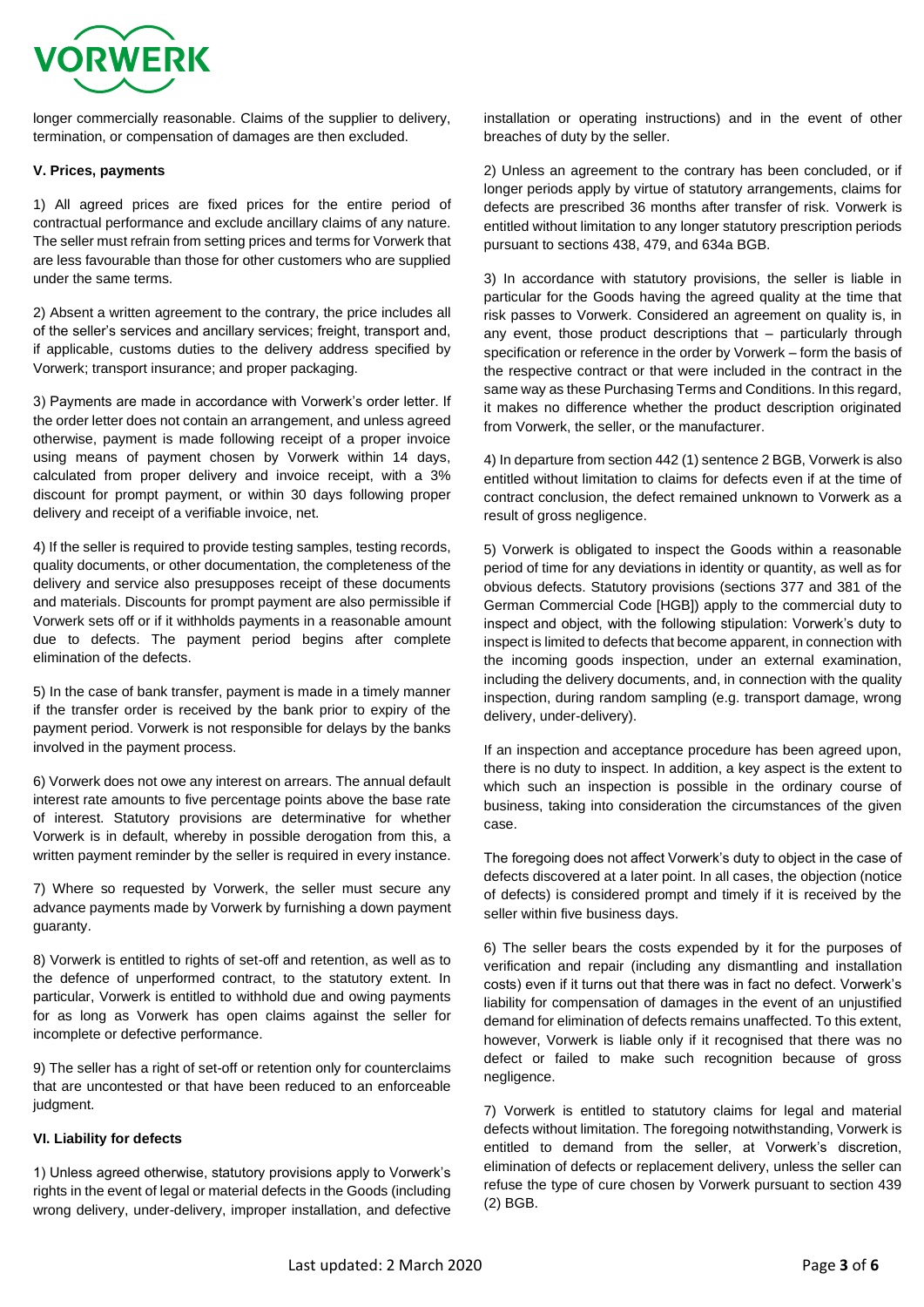

If the seller does not commence with the elimination of defects by a reasonable deadline set by Vorwerk, Vorwerk is in urgent cases entitled to perform the necessary work itself, or have same performed by third parties, at the seller's expense after hearing from the latter. More extensive statutory rights of Vorwerk in the event of defects remain unaffected.

## **VII. Supplier recourse**

1) In addition to claims for defects, Vorwerk is entitled without limitation to its recourse rights within a supplier chain as are specified by statute (supplier recourse pursuant to sections 445a, 445b, and 478 BGB). In particular, Vorwerk is entitled to demand from the seller precisely the type of cure (repair or replacement delivery) that Vorwerk owes to its customers in the given case. The foregoing does not limit Vorwerk's statutory right of choice (section 439 (1) BGB).

2) Before acknowledging or satisfying a claim for defects asserted by one of its customers (including reimbursement of expenses pursuant to sections 445a (1) and 439 (2) BGB), Vorwerk will notify the seller, provide a brief description of the facts and circumstances, and request a written statement of position.

If the statement is not received by a reasonable deadline, and if an amicable solution cannot be reached, the claim for defects actually granted by Vorwerk is considered to be owed to the customer. In such case, the seller is responsible for providing proof to the contrary.

3) Vorwerk's supplier recourse claims also are applicable where the Goods were processed by Vorwerk or by one of its customers prior to their sale to a consumer, e.g. through installation in another product.

## **VIII. Product liability, industrial property rights, confidentiality**

1) If the seller is responsible for a product injury, it must indemnify Vorwerk on first demand against claims of third parties, if and to the extent that the defect or injury was caused by a defect in the Goods delivered by it, the defect can be attributed to the seller, or the seller itself bears third-party liability.

2) In connection with its obligation to indemnify, the seller must reimburse expenses pursuant to sections 683 and 670 BGB, particularly for legal defence and any recall campaigns by Vorwerk. Where possible, and to the extent it can reasonably be expected to do so, Vorwerk will notify the seller about the content and scope of recall measures and give it an opportunity to state its position. More extensive statutory rights remain unaffected.

3) Subsections 1 and 2 apply mutatis mutandis to the extent that product defects are attributable to deliveries or services of the seller's input suppliers or subcontractors.

4) The seller must obtain sufficient insurance, but at a minimum in the amount of €5 million, covering product liability risks, including recall costs, maintain such insurance, and provide Vorwerk at any time upon demand with proof of such insurance coverage.

5) The seller warrants that the delivery and use of the procured Goods will not infringe any industrial property rights of third parties.

6) If a third party brings a legal action against Vorwerk for an infringement of industrial property rights, the seller is obligated to indemnify Vorwerk against such claims on first written demand. In addition, the seller is obligated to reimburse all expenses that Vorwerk necessarily incurs as a result of or in connection a legal action brought by a third party.

7) The seller must maintain in confidence the know-how that Vorwerk provides to it and the ideas and information of Vorwerk, refrain from using same for orders for third parties, and refrain from providing same to third parties either directly or indirectly.

8) Vorwerk is entitled to the exclusive use of inventions, work product, and know-how that are generated by the seller or its personnel or persons its uses to perform an obligation (*Erfüllungsgehilfen*) in connection with work performed for Vorwerk, namely, at no charge and without any limitation in terms of time or territory. The seller must give Vorwerk prompt written notice of all inventions, work product, and know-how generated in connection with the order work and turn over existing drawings, models, and written documentation.

9) To the extent that an invention or work product is involved that is capable of gaining protection as an industrial property right, Vorwerk is entitled to acquire the industrial property right in its own name in Germany and abroad. To the extent that Vorwerk makes use of this right, and to the extent that an employee invention is involved, Vorwerk will directly pay the inventor an inventor's fee within the meaning of the German Act on Employee Inventions (*Gesetz über Arbeitnehmererfindungen*). The amount and due date of the inventor's fee are determined by the seller's internal policies on inventions by employees or, if these do not exist, by Vorwerk's internal policies. Vorwerk is not obligated to pay any compensation or fee to the seller itself.

10) Even where an invention or work product turned over to Vorwerk is not capable of gaining protection as an industrial property right, the rights of use to which Vorwerk is entitled pursuant to subsection 4 are considered covered by the payment of the order.

11) The seller is obligated to take all organisational and legal steps, such as staking claim to inventions of its personnel, and to submit such declarations as may be necessary so that Vorwerk can in fact exercise the aforementioned rights.

# **IX. Delivery in accordance with specifications, drawings, models of machinery, forms, tools**

If the seller manufactures Goods in accordance with specifications, drawings, or models of Vorwerk, the Goods and the special equipment, matrices, and the like suitable for their manufacture may be made available to third parties only with Vorwerk's written approval. The foregoing also applies where the seller has procured the special equipment, matrices, and the like at its own expense or where Vorwerk refuses to accept delivery of the ordered Goods due to untimely or defective performance or refrains from placing further orders despite proper delivery. Models, prototypes, drawings, and technical documents of any nature remain the property of Vorwerk and must be kept confidential. They are to be returned to Vorwerk upon request, together with any copies that have may have been made.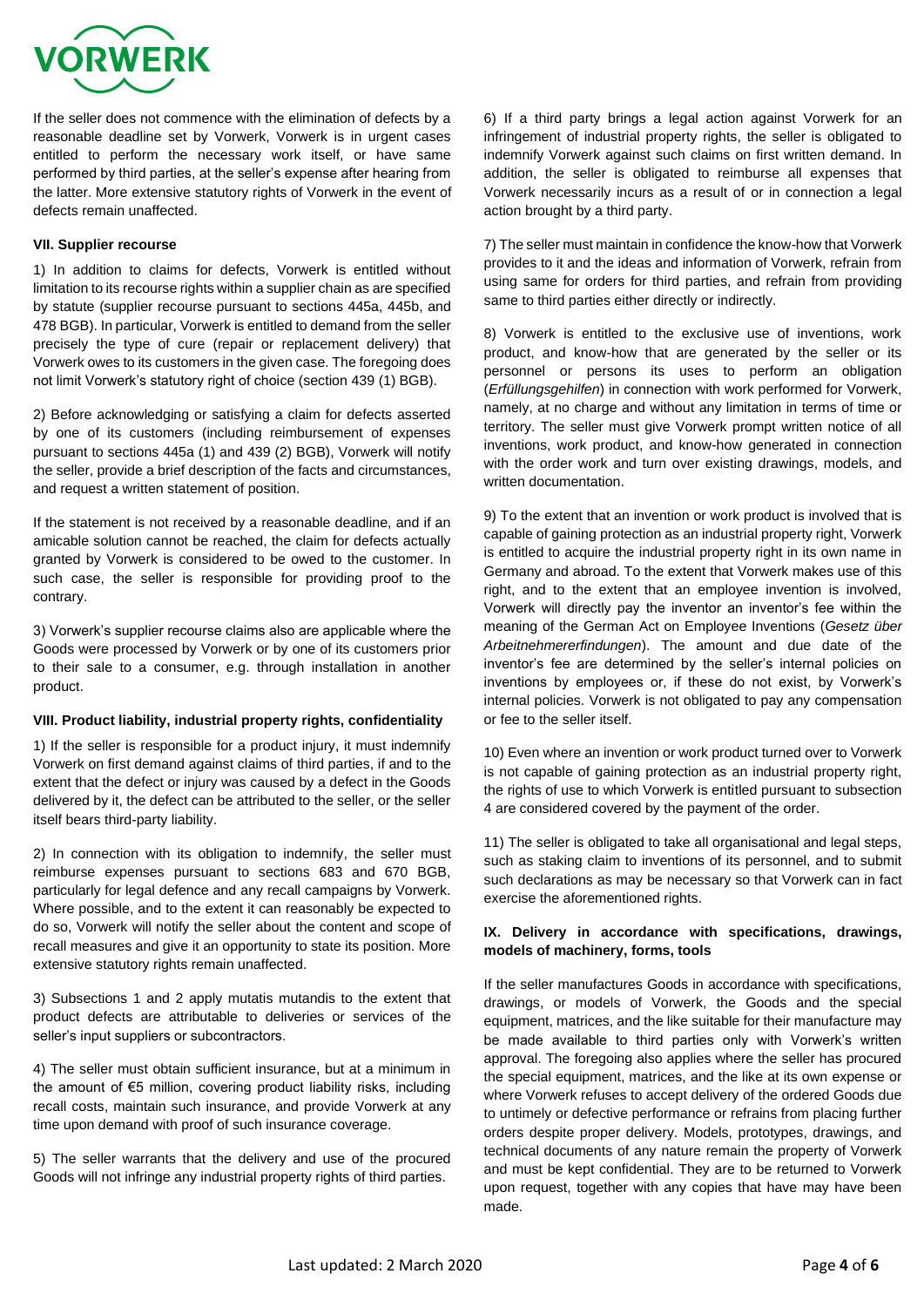

# **X. Ownership and possession of machinery, forms, tools, materials, and/or equipment**

1) Vorwerk retains sole, unrestricted title to machinery, forms, tools, materials, and/or equipment that it makes available to the seller.

2) If the seller procures or manufactures machinery, forms, tools, materials, and/or equipment at the request of Vorwerk, sole, unrestricted title to same vests in Vorwerk in their respective condition, provided that Vorwerk pays the agreed purchase price in conformity with the agreement. If in conformity with the agreement, Vorwerk pays only a portion of the value of the machinery, forms, tools, materials, and/or equipment, the corresponding pro-rata share of co-title vests in Vorwerk.

3) The seller must hold all machinery, forms, tools, materials, and/or equipment of Vorwerk in safe custody and maintain same at no charge and with the greatest possible care until the time they are handed over to Vorwerk, namely, at a minimum for a period of 10 years after termination of this agreement. They may first be scrapped after Vorwerk has given its prior written approval.

4) The seller is solely responsible for maintaining and repairing such machinery, forms, tools, materials, and/or equipment of Vorwerk at its own expense. Costs for post-processing machinery, forms, tools, materials, and/or equipment are exclusively for the account of the seller. The output quantity is thus unlimited.

Should machinery, forms, tools, materials, and/or equipment of Vorwerk become damaged by the seller, they must be repaired in conformity with the drawings at its expense.

5) The seller's right of possession with respect to machinery, forms, tools, materials, and/or equipment of Vorwerk ends in the event that the seller becomes illiquid or overindebted, but not later than upon applying for the commencement of insolvency proceedings in respect of the seller's assets.

6) In the event that there is a risk of disruptions to production at Vorwerk due to default and/or unsatisfactory performance by the seller – irrespective of the reason for same – then at the request of Vorwerk, it must surrender the machinery, forms, tools, materials, and/or equipment to Vorwerk without delay. In order to avoid disruptions to production at Vorwerk, surrender must take place irrespective of any agreements to be made between the parties.

7) Machinery, forms, tools, materials, and/or equipment of Vorwerk that have been paid for by Vorwerk are to be available to Vorwerk at all times in flawless condition, and they are to be labelled by the seller as the property of Vorwerk and stored and marked separately.

8) Parts that are manufactured using machinery, forms, tools, materials, and/or equipment owned by Vorwerk may not be offered or delivered to third parties, nor may know-how be passed on to them.

9) The seller is obligated to insure the machinery, forms, tools, materials, and/or equipment of Vorwerk being stored at the seller at its expense against property damage. The seller hereby assigns to Vorwerk all compensation claims under such insurance.

10) Material that is provided and supplied by Vorwerk for the purpose of carrying out the order remains the property of Vorwerk. Such material may be processed, combined, or intermixed with goods that belong to third parties or are encumbered with third-party rights only within the scope of the issued order. If the seller fails to meet its obligations under the order or is in default with respect thereto, Vorwerk may at any time prohibit processing and demand return of the provided material, irrespective of its manufacturing condition. If return is not possible for legal reasons, the seller must pay Vorwerk appropriate compensation of damages for the provided and supplied material.

11) Material provided by Vorwerk is processed for and on behalf of Vorwerk without Vorwerk thereby incurring any liabilities. Title remains reserved. If the material supplied by Vorwerk is processed together with other objects that do not belong to Vorwerk, then Vorwerk acquires co-title to the new item in its respective manufacturing condition in the ratio that the value of the material supplied by Vorwerk bears to the other processed objects at the time of processing. The objects to which Vorwerk has title or co-title are to be held by the seller in safe custody for Vorwerk with the care and diligence of a prudent businessperson.

12) Vorwerk retains exclusive title and all copyrights to illustrations, drawings, calculations, and other documents that Vorwerk has provided to the seller. They may be used only for the intended purpose, and they may not be reproduced, made directly or indirectly accessible to third parties, or otherwise exploited without the written approval of Vorwerk. They must be returned to Vorwerk at any time upon request. The documents must be kept confidential vis-a-vis third parties, including after the contract terminates. The obligation of confidentiality expires only if and to the extent that the knowledge contained in the provided documents has entered the public domain.

# **XI. Advertising**

The seller is not allowed to use enquiries, orders, or correspondence of Vorwerk of any nature for its advertising purposes. Advertising the business relationship that exists with Vorwerk is permissible only with the prior express consent of Vorwerk.

# **XII. Export control and customs**

1) The seller is obligated to notify Vorwerk in its business documents about any licence obligations in connection with the (re-) exporting of its goods pursuant to German, European, or U.S. export and customs provisions, as well as the export and customs provisions of the country of origin of its goods. For this purpose, the seller must at a minimum provide the following information in its offers, order confirmations, and invoices for the goods concerned:

- the Export List number pursuant to Annex AL of the German Foreign Trade and Payments Ordinance (*Außenwirtschaftsverordnung*) or comparable list position of relevant export lists,

- for U.S. goods, the ECCN (Export Control Classification Number) pursuant to the U.S. Export Administration Regulations (EAR),

- whether an export licence is required for its goods,